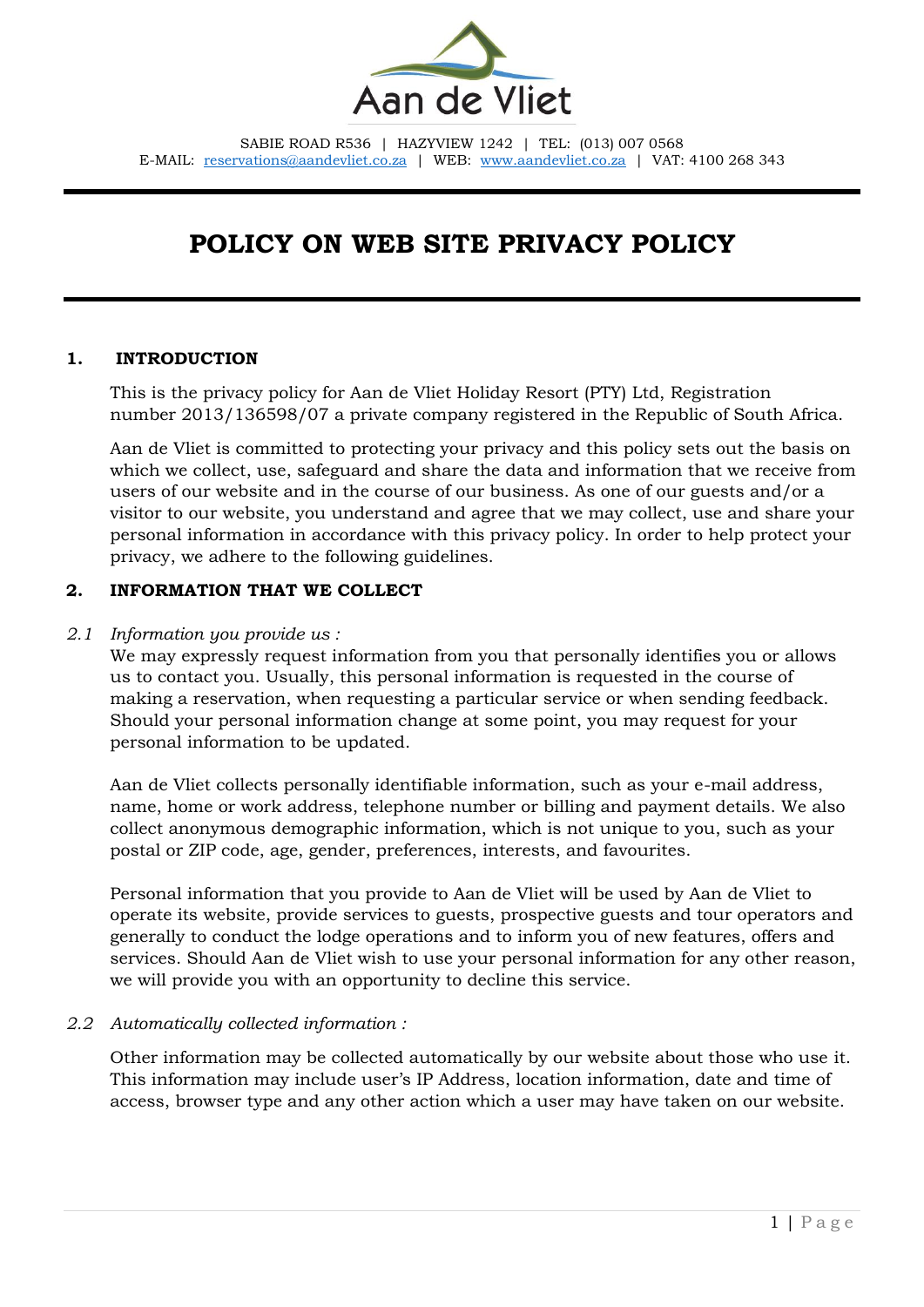

#### *2.3 Cookies :*

When you use our website, we store "cookies", which are small strings of code that a website can use to automatically collect information and data to recognize repeat users, facilitate the user's ongoing access to and use of the site and allow a site to track usage behaviour in order to improve the site's content and targeted advertising.

# **3. HOW WE USE YOUR INFORMATION**

Personal information collected by us, or submitted to us, will be used only for the purposes specified in this privacy policy or to operate our website, deliver you with the services which you have requested and generally to conduct lodge operations and provide hospitality services to you. In addition, your personal information may be used to inform you of other products, services and offers available from Aan de Vliet and its affiliates although you may opt out of receiving these communications.

# **4. DISCLOSURE OF YOUR INFORMATION**

We may share your personal information with third parties in order to complete a transaction that you have requested. This may include payment processing, obtaining approval for credit offered to you, or fulfilling requests for services or products.

Your non-personal information, such as usage statistics, may be disclosed to our affiliates and third parties without any restriction.

We may disclose and/or retain your personal information to the extent that we are required or permitted to do so by law or to protect our rights, property or safety or, where necessary, the rights, property or safety of our users or others.

# **5. INTERNATIONAL DATA TRANSFERS**

Information that you provide may be hosted and stored in countries internationally, who's data protection laws may not be the same as those that are in force in South Africa. However, we shall ensure that our host providers are subject to laws, or policies, which uphold principles for the reasonable processing of information substantially similar to the data protection laws in South Africa to ensure adequate protection of any such data. You expressly agree to such transfers of your personal information.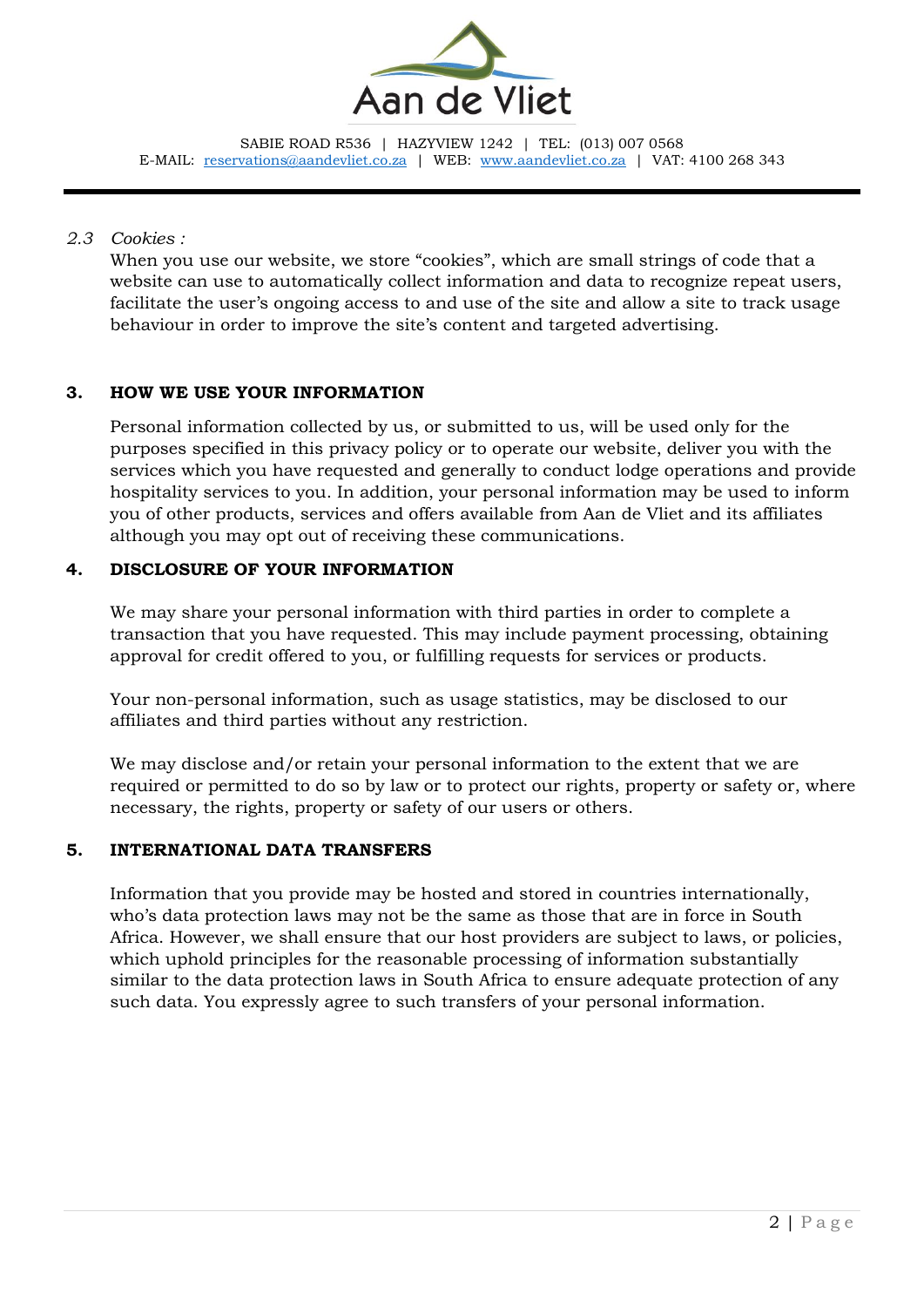

# **6. SECURITY OF YOUR PERSONAL INFORMATION**

We will take reasonable technical and organisational precautions in order to prevent the loss, theft, misuse as well as the unauthorised access, disclosure, destruction or alteration of your personal information. We will store all the personal information that you provide us on our secure servers. Please note that data transmission across the internet is inherently insecure and therefore, although we strive to use commercially acceptable means to protect your personal information, we cannot guarantee that your personal information will always remain private.

## **7. YOUR RIGHTS**

You have the right to request, from us, a description and/or record of your personal information that we hold. Provision of this information will be subject to the payment of a reasonable administrative fee to be determined by Aan de Vliet and the supply of appropriate evidence of your identity.

If you wish to update your personal information or if you want us to delete your personal information entirely, please send us a written request to addressee as set out in the contact us section of our website along with your full contact details. Please note that we will not delete personal information that we are required to retain for our business operations or legal compliance.

You will have the option to "opt out" of receiving any direct marketing from us by replying to [manager@aandevliet.co.za](mailto:manager@aandevliet.co.za) to remove you from our marketing emails.

Should you believe that we have not complied with the Protection of Access to Information Act 2 of 2000 or Protection of Personal Information Act 4 of 2003, in the processing of your information, you have the right contact the Information Regulator in the regards. The Information Regulator can be contacted by Email : [inforeg@justice.gov.za](mailto:inforeg@justice.gov.za) or by telephone : 012 406 4818.

#### **8. THIRD PARTY WEBSITES**

We may permit third parties to link to this website or to post a link to their website on ours. Unless expressly stated otherwise, we have no control over and accept no responsibility for the privacy practise of any third-party websites to which links may have been provided and we recommend that you review the privacy policy of any website you visit before using that website. This privacy policy applies only to Aan de Vliet's website.